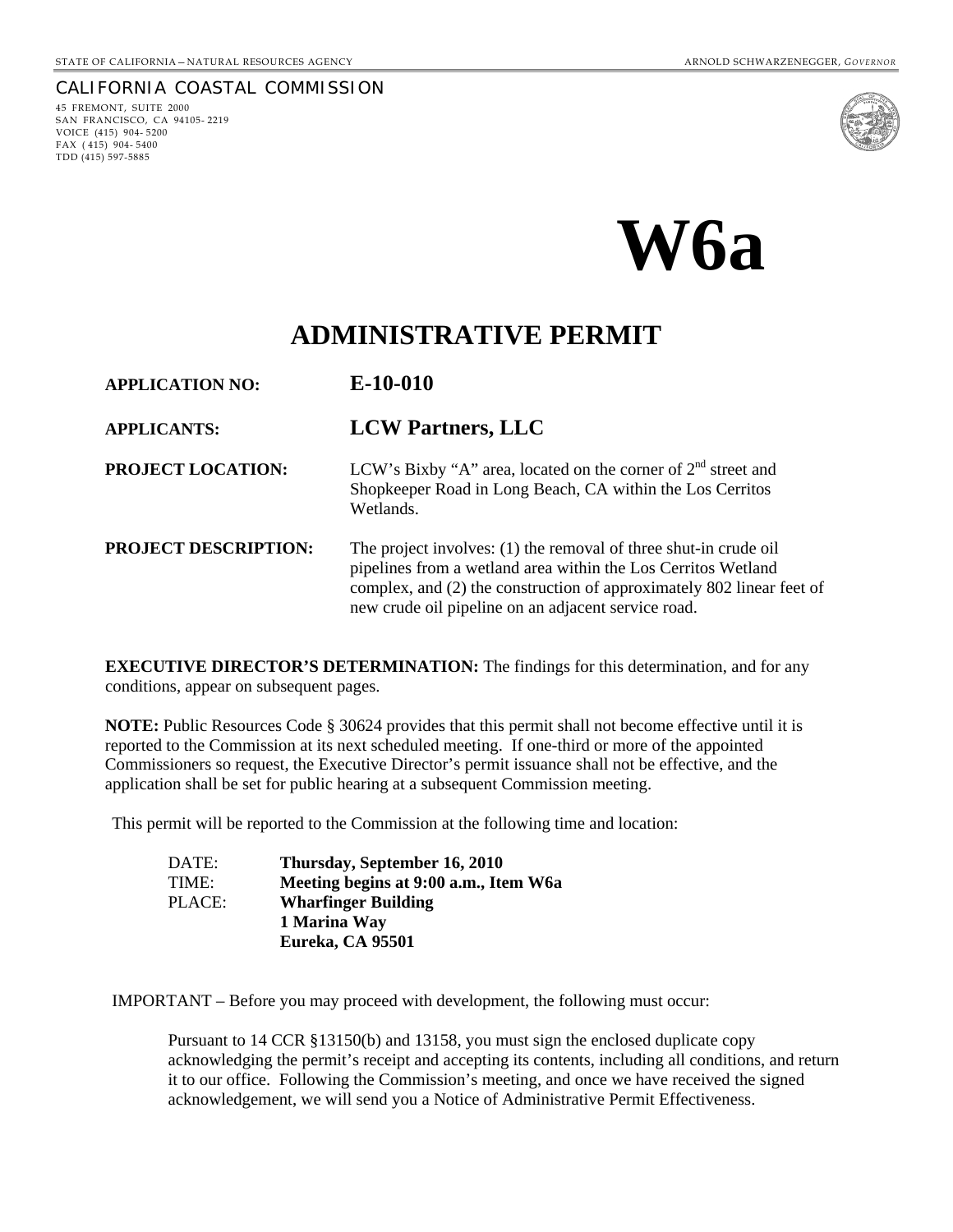*Coastal Development Permit Application E-10-010 Page 2 of 15*

#### BEFORE YOU MAY PROCEED WITH DEVELOPMENT, YOU MUST HAVE RECEIVED BOTH YOUR ADMINISTRATIVE PERMIT AND THE NOTICE OF PERMIT EFFECTIVENESS FROM THIS OFFICE.

PETER M. DOUGLAS Executive Director

By: \_\_\_\_\_\_\_\_\_\_\_\_\_\_\_\_\_\_\_\_\_\_\_\_\_\_\_\_\_\_\_\_\_\_\_\_\_\_\_\_\_\_\_\_\_\_ ALISON DETTMER Deputy Director Energy, Ocean Resources and Federal Consistency Division

#### **ACKNOWLEDGEMENT OF PERMIT RECEIPT AND ACCEPTANCE OF CONTENTS:**

The undersigned permittees acknowledge receipt of this permit and agree to abide by all terms and conditions thereof.

The undersigned permittees acknowledge that Government Code § 818.4, which states in pertinent part that: "A public entity is not liable for injury caused by issuance … of any permit," applies to issuance of this permit.

Applicant's Signature \_\_\_\_\_\_\_\_\_\_\_\_\_\_\_\_\_\_\_\_\_\_\_\_\_\_\_\_\_\_\_\_\_\_\_ Date \_\_\_\_\_\_\_\_\_\_\_\_\_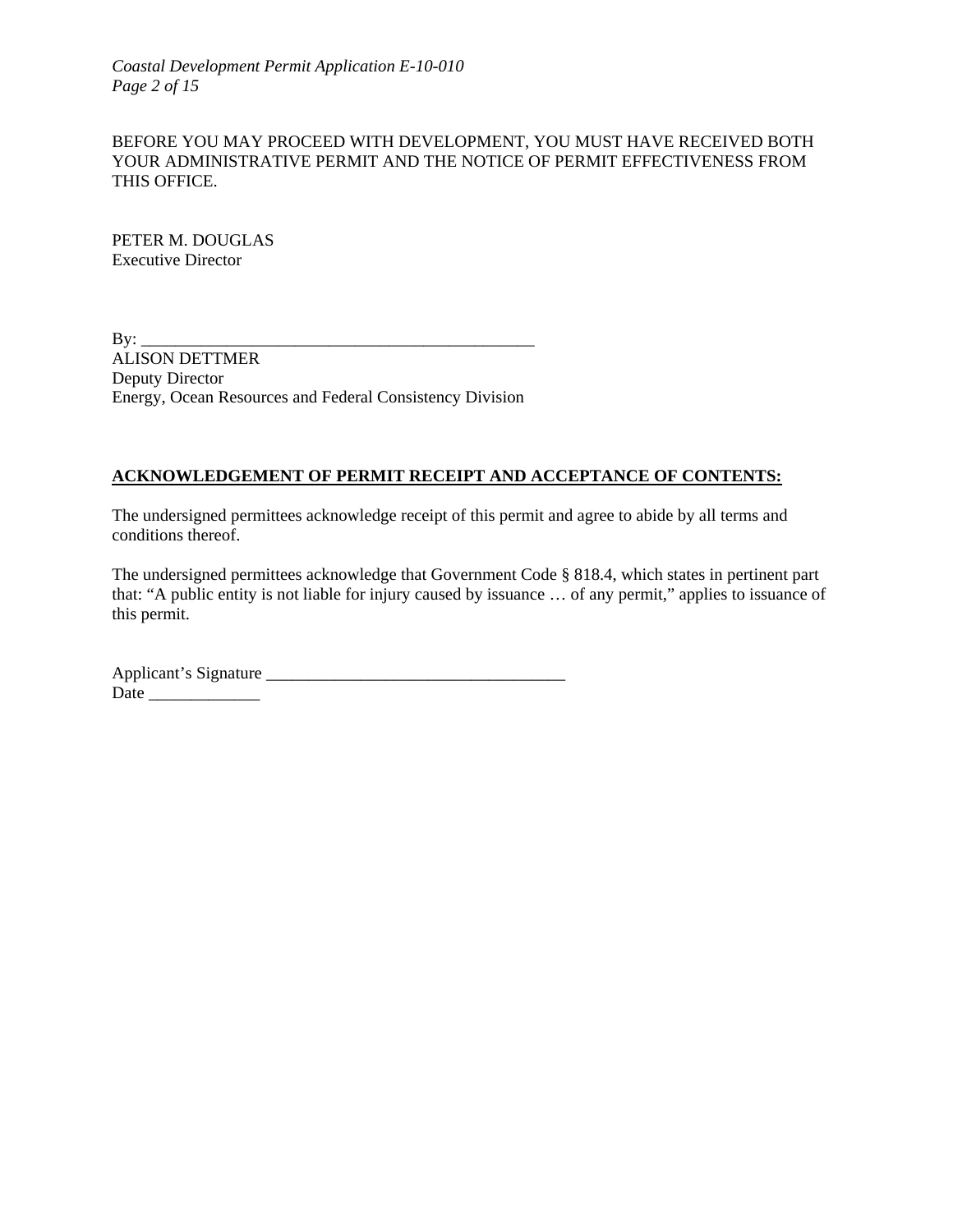## **STANDARD CONDITIONS**

- 1. **Notice of Receipt and Acknowledgment**. The permit is not valid and development shall not commence until a copy of the permit, signed by the permittee or authorized agent, acknowledging receipt of the permit and acceptance of the terms and conditions, is returned to the Commission office.
- 2. **Expiration**. If development has not commenced, the permit will expire two years from the date on which the Commission voted on the application. Development shall be pursued in a diligent manner and completed in a reasonable period of time. Application for extension of the permit must be made prior to the expiration date.
- 3. **Interpretation**. Any questions of intent of interpretation of any condition will be resolved by the Executive Director or the Commission.
- 4. **Assignment**. The permit may be assigned to any qualified person, provided assignee files with the Commission an affidavit accepting all terms and conditions of the permit.
- 5. **Terms and Conditions Run with the Land**. These terms and conditions shall be perpetual, and it is the intention of the Commission and the permittee to bind all future owners and possessors of the subject property to the terms and conditions.

#### SPECIAL CONDITIONS

1. To avoid potential impacts to wetland plant species, removal of the shut-in crude oil pipeline shall only occur during the dry season, while the wetland soil is visibly dry and hard.

## **1.0 EXECUTIVE DIRECTOR'S DETERMINATION (continued)**

The Executive Director hereby determines that the proposed development is a category of development, which, pursuant to PRC § 30624, qualifies for approval by the Executive Director through the issuance of an administrative permit. Subject to the Standard Conditions that are attached, said development is in conformity with the provisions of Chapter 3 of the Coastal Act of 1976, and will not have any significant impacts on the environment within the meaning of the California Environmental Quality Act.

## **2.0 FINDINGS FOR EXECUTIVE DIRECTOR'S DETERMINATION**

#### **2.1 Project Setting and Background**

LCW's oil field is located in the Los Cerritos Wetlands, a brackish and freshwater wetland complex at the mouth of the San Gabriel River in Long Beach, California (see Exhibit 1). The specific project location the Bixby "A" area - is part of a larger group of wetlands that are hydraulically connected to the San Gabriel River approximately 500 meters upstream of the river's terminus at the Pacific Ocean.

LCW purchased the fee interest and mineral rights to the former Bixby Oil Field from the Bixby Ranch Company in October of 2007. This land includes approximately 25 active oil wells that were originally drilled starting in the 1920's. Oil drilling activities at this location pre-dated the Coastal Act.

On February 4 and 15, 2010, two different oil well flow lines in the Bixby "A" area experienced pin-hole leaks due to corrosion, resulting in the release of 11-17 gallons of crude oil into the wetland cell. After discovering the second leak, LCW immediately shut in both flow lines and applied for an emergency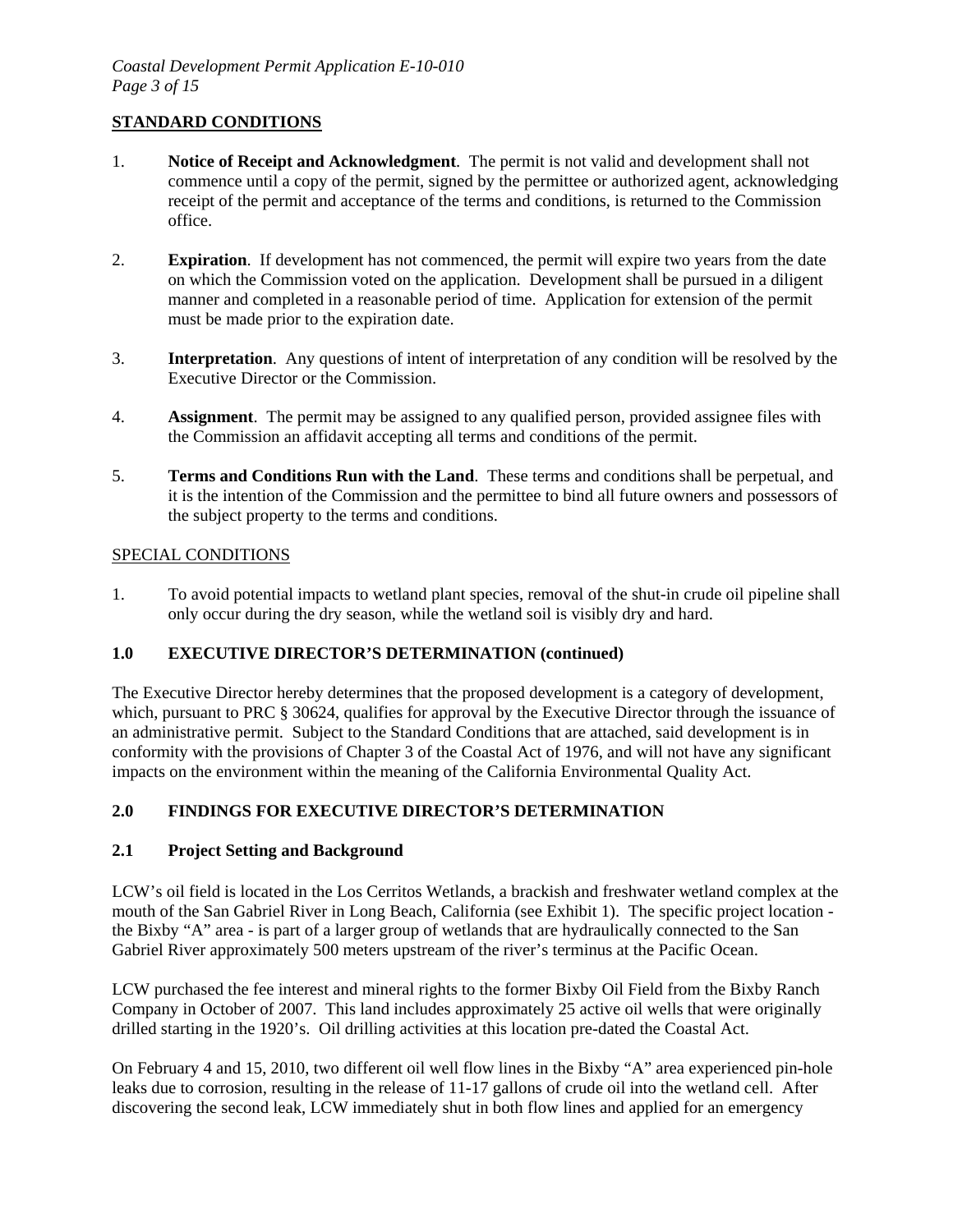#### *Coastal Development Permit Application E-10-010 Page 4 of 15*

coastal development permit to construct a new pipeline on the adjacent work road<sup>[1](#page-3-0)</sup>. LCW relocated approximately 802 feet of pipeline to the road to minimize impacts to the wetlands from any future spill or maintenance activities. The emergency permit (E-10-010), issued on February 25, 2010, authorized the construction of the new pipeline and the flushing and capping of the leaky pipeline (see Exhibit 2 and 3). The emergency permit included several conditions, including a requirement for LCW to submit a coastal development permit (CDP) application to make this work permanent and to submit plans for the removal of the corroded pipeline during the dry season (i.e., spring and summer). The applicant did not meet the conditions of the emergency permit in a timely manner, constituting a Coastal Act violation. Eventually, LCW did submit a follow-up CDP application.

LCW performed the work detailed in the emergency permit during the months of February and March. On February 16-17, the leaking pipelines were inspected, flushed with 25 barrels of clean, hot water, and capped. The Environmental Protection Agency supervised this work, in conjunction with its oversight of the oil spill clean-up activities. Construction of the new pipeline began on March 2, 2010 and wrapped up on March 19, 2010, at which point the new pipeline was put into service.

## **2.2 Project Description**

<u>.</u>

This permit covers two activities on LCW's Bixby "A" area: 1) construction of approximately 802 feet of pipeline, as temporarily authorized in Emergency Permit E-10-002-G, and 2) the removal of three , corroded and now shut in pipelines from the wetlands (see Exhibit 2). To construct the new line, LCW placed approximately 802 feet of pipeline on secured pipe-racks on the road bordering the wetland cell. The pipeline consists of 2.5" schedule 80 seamless steel pipe sleeved and sealed inside of a 4" steel pipe, and was built to comply with the California Division of Oil and Gas and Geothermal Resources (DOGGR) oil and gas pipeline standards<sup>2</sup>. All pipes have internal corrosion inhibitors and external casings to prevent corrosion and all wellheads connected to the pipelines have high/low pressure shut downs. Once installed, the new pipelines successfully passed hydro-testing in accordance with the American Petroleum Institute standards.

LCW anticipates that removal of the old, corroded pipes will take 1-2 days and has scheduled this project for the fall of 2010 before the rainy season starts and the wetlands become saturated. The pipe removal will be accomplished using the extended arm of a 10 ton crane to lift the old pipes out of their current position and into a dump truck. Because of the proximity of the service road to the wetland cell, the crane and all other machinery will be stationed on the road; no equipment will be placed in the wetland cell. One member of the team, however, will need to be in the dry wetland cell to handle the pipe and hook it on to the lift arm of the crane. Once removed, the old pipe will be taken to the Laidlaw hazardous waste facility in Buttonwillow, CA.

A certified biologist will review the pipeline removal process and be present during the initial staging to ensure that the work avoids all adverse impacts to the wetlands. The biologist will instruct the workers on how to avoid damaging the sparse wetland vegetation, and if he or she deems it necessary, will order the use of lightweight booms to further protect the vegetation while the old pipelines are guided into the lift arm unit. A spill containment trailer will be onsite in case of any spillage.

<span id="page-3-0"></span> $1$  Oil spill clean-up activities involved the deployment of booming and sorbent diapers in the spill area. These activities were authorized and coordinated by the US Environmental Protection Agency (USEPA) and the California Department of Fish and Game - Office of Oil Spill Prevention and Response (OSPR) and did not require a permit from the Commission.<br><sup>2</sup> These DOGGR standards include: ASTM A53B-2002/A106B-2002a / ASME SA53B/SA106B-2004, API B/X42,

<span id="page-3-1"></span>PSL-2004, NACE MR-0175-1999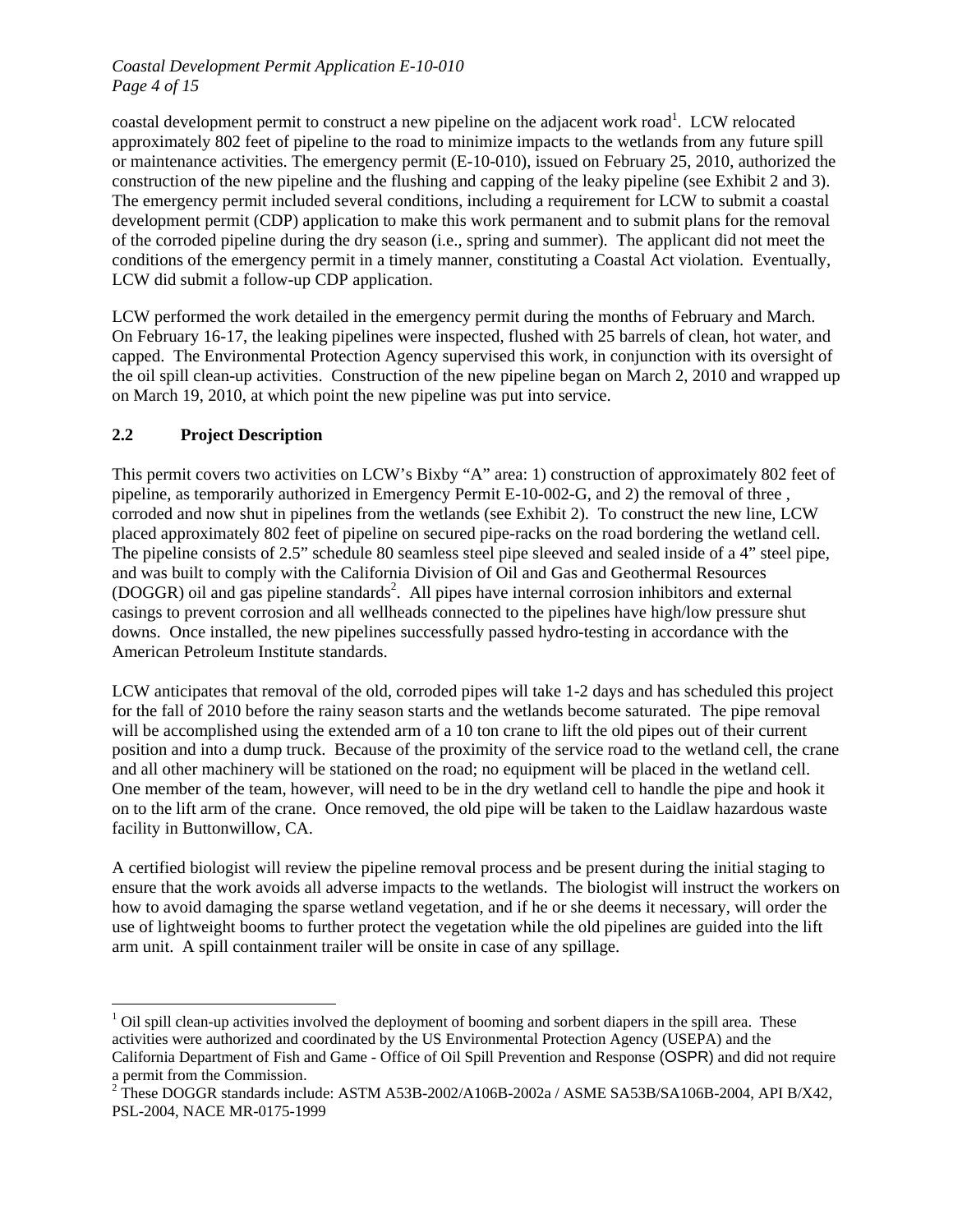*Coastal Development Permit Application E-10-010 Page 5 of 15*

#### **3.0 Coastal Act Issues**

#### **3.1 Biological Productivity of Wetlands**

Coastal Act § 30231 states:

<u>.</u>

*The biological productivity and the quality of coastal waters, streams, wetlands, estuaries, and lakes appropriate to maintain optimum populations of marine organisms and for the protection of human health shall be maintained and, where feasible, restored through, among other means, minimizing adverse effects of waste water discharges and entrainment, controlling runoff, preventing depletion of ground water supplies and substantial interference with surface water flow, encouraging waste water reclamation, maintaining natural vegetation buffer areas that protect riparian habitats, and minimizing alteration of natural streams.* 

Although parts of the Los Cerritos wetland ecosystem have been degraded by the long-term oilfield operations, it nonetheless still functions as a seasonal salt marsh and provides critical habitat for a variety of animal and plant species. Thus, a development project within the Los Cerritos Wetlands that could impact a wetland cell must be found consistent with Section 30231 of the Coastal Act.

As with other areas in the Los Cerritos Wetlands, past development has rendered the wetland habitat at the Bixby "A" area marginal at best. The dominant plant species in the impacted site and surrounding area is pickleweed (Salicornia sp.), a native wetland plant, although saltgrass (*Salicornia virginica)*, alkali heath (*Distichlis spicata)*, and southern tarplant (*Frankenia salina)* are also present. Prior to the February spills, vegetation covered only 5% of the site<sup>3</sup>. Moreover, as part of the oil spill clean-up activities, the USEPA, in consultation with the US Fish and Wildlife Service (USFWS) and the California Department of Fish and Game (CDFG), ordered that all contaminated pickleweed be cut and removed from the site shortly after discovery of the spill. The pickleweed was cut below the water line but above the root line, sothat the oil contamination was removed but the plant could regenerate.<sup>4</sup>

Partially due to the degraded nature of the wetland habitat, impacts to the ecosystem from LCW's prior and proposed work are expected to be negligible. During the construction of the new pipeline in February and March, all equipment and other materials were sited on the adjacent road and did not enter the wet cell at any time, and only a very small sparsely vegetated area, about 3 feet by 5 feet in size, was subjected to minimal foot traffic. Because the wetland was flooded during this period it was not possible to directly assess the impacts to vegetation. However, if the pickleweed in this small area did sustain some damage, these impacts would likely be temporary until such time as the vegetation starts a new life cycle and regenerates. Subsequent monitoring appears to validate this assumption. In August 2010, the biologist hired by LCW noted that the pickleweed in the affected area appears to have recently germinated, covering 10-15% of the ground with plants less than six inches in height.

<span id="page-4-0"></span> $3$  The vegetation coverage at the wetland was documented by two sources: (1) Tony Bomkamp, the biological consultant hired by LCW, who observed that prior to the oil spill, the area was "unvegetated" or "very sparsely vegetated;" and (2) Robert Wise, the On-Site Coordinator for the USEPA, who noted in Pollution Report #4, issued on February 16, 2010, that approximately 5% of the surface area covered by the spill contained pickleweed. 4

<span id="page-4-1"></span><sup>&</sup>lt;sup>4</sup> These oil spill clean-up activities are discussed to help establish the biological baseline prior to the new pipeline construction, but, as mentioned above, are not included in this permit.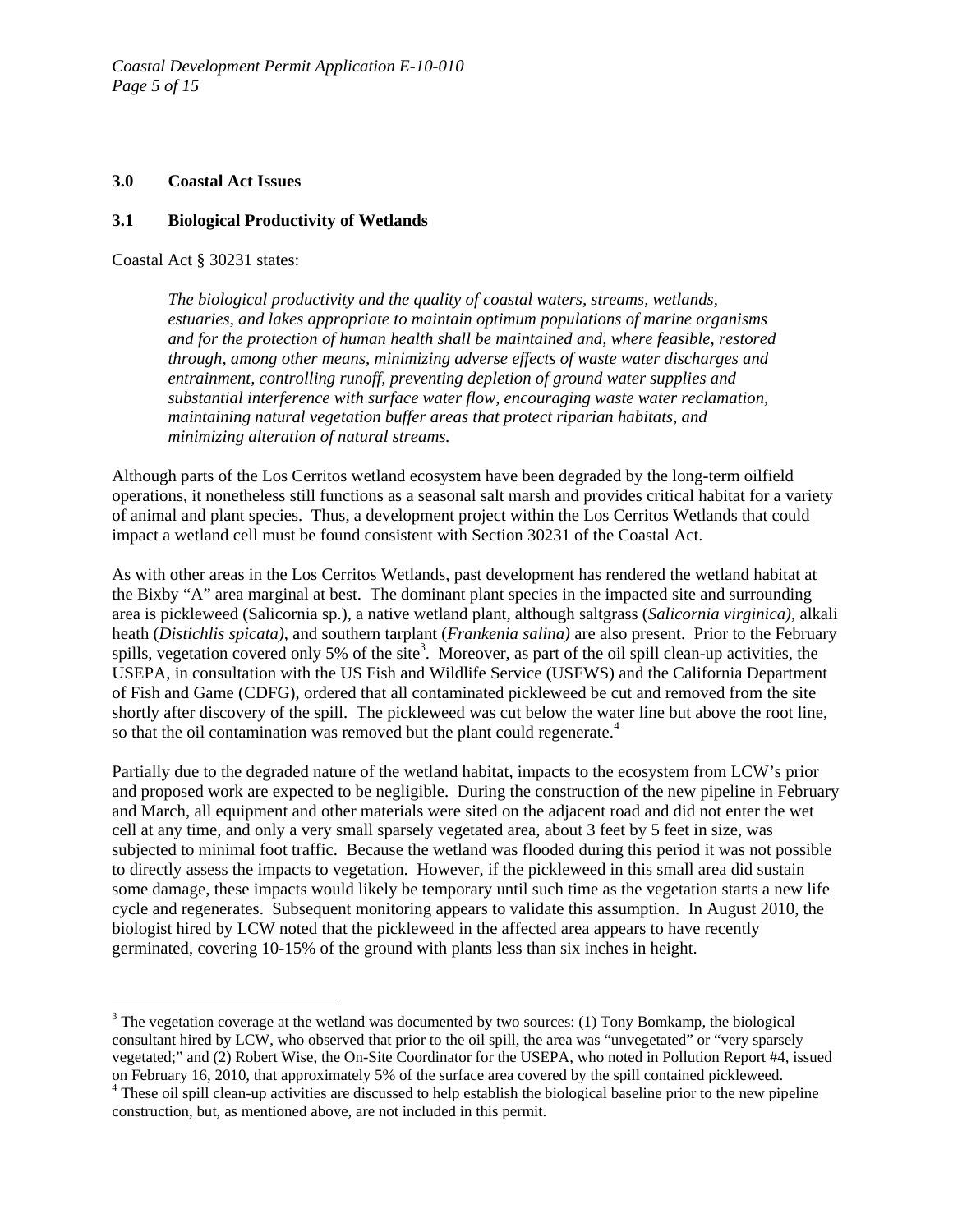#### *Coastal Development Permit Application E-10-010 Page 6 of 15*

Short-term impacts from the removal of the shut-in pipelines are also expected to be insignificant. Special Condition 1 of this permit requires that this work will be carried out during the dry season, when the soil is dry and hard, and thus potential impacts to wetland vegetation can be better assessed and avoided. As discussed in Section 2.2, the removal of the shut-in pipelines will be accomplished using a crane that will be stationed on the adjacent service road and will not enter the wetland at any time. Accordingly, the only potential impacts to the vegetation would be from foot traffic in an approximately 8 by 12 foot area from the one worker needed to operate the lift arm of the crane. And, to avoid even these minimal impacts, LCW will have a biologist with wetlands expertise present to mark patches of existing vegetation and ensure that they are avoided during the pipeline removal process, including ordering the use of lightweight booms, if necessary. Moreover, because the soil is dry and hard during the dry season when this work will be carried out, damage from compaction due to footfalls is not anticipated.

In addition to minimizing short-term impacts, the activities proposed by LCW are expected to improve the quality of the wetland habitat over the long term. By removing the corroded pipelines from the wet cell, LCW will be taking the initial step in restoring the wetland back to a more natural state. For example, once the pipeline is removed, the wetland will no longer be subjected to disturbance from pipeline maintenance and monitoring activities. Additionally, the future risk of damage due to an oil spill will be removed.

For the reasons described above, the Executive Director finds that LCW's project for the removal of shutin pipelines from a wetland and the construction of new pipelines on the adjacent road will maintain the biological productivity of the wetlands, and therefore is consistent with the provisions of Coastal Act § 30231*.* 

## **3.2 Environmentally Sensitive Resources: Dredging of Wetlands**

Coastal Act § 30233 states in relevant part:

*(a) The diking, filling, or dredging of open coastal waters, wetlands, estuaries, and lakes shall be permitted in accordance with other applicable provisions of this division where there is no feasible less environmentally damaging alternative, and where feasible mitigation measures have been provided to minimize adverse environmental effects, and shall be limited to the following:* 

- *(1) New or expanded port, energy, and coastal-dependent industrial facilities, including commercial fishing facilities.*
- *(2) Maintaining existing, or restoring previously dredged depths on existing navigational channels, turning basins, vessel berthing and mooring areas, and boat launching ramps.*
- *(3) In open coastal waters, other than wetlands, including streams, estuaries, and lakes, new or expanded boating facilities and the placement of structural pilings for public recreational piers that provide public access and recreational opportunities.*
- *(4) Incidental public service purposes, including but not limited to, burying cables and pipes or inspection of piers and maintenance of existing intake and outfall lines.*
- *(5) Mineral extraction, including sand for restoring beaches, except in environmentally sensitive areas.*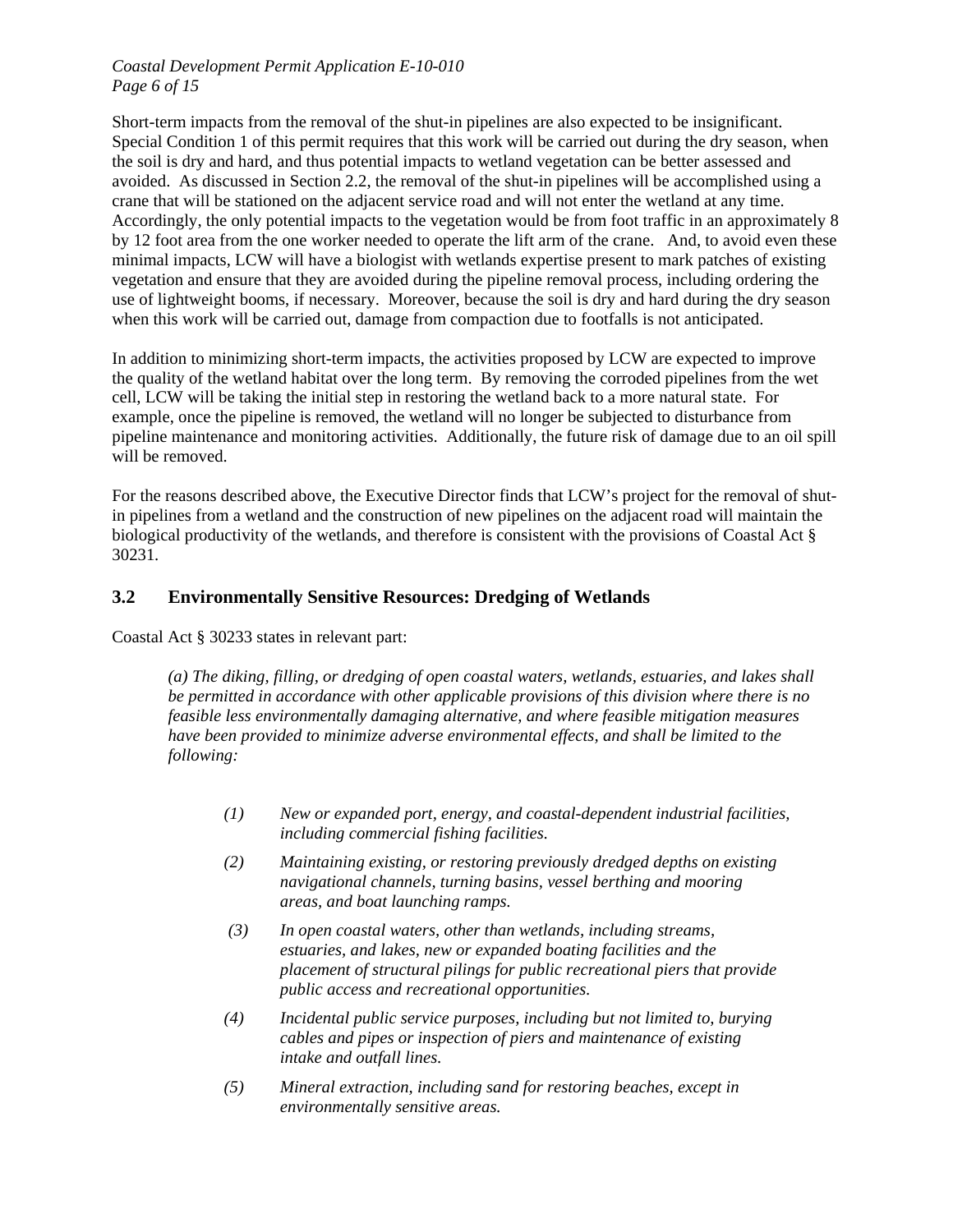- *(6) Restoration purposes.*
- *(7) Nature study, aquaculture, or similar resource dependent activities.*

For purposes of Coastal Act § 30233, the excavation, removal, or any other artificial disturbance of any sediment or soil in a wetland constitutes an act of "dredging" such material. LCW's project, which involves the disturbance of soil and vegetation within the Los Cerritos wetlands, is classified as a dredging activity within a wetland and is therefore subject to the policies of Coastal Act § 30233.

The Commission's Executive Director may authorize a project that includes dredging of wetlands if the project meets the three tests of Coastal Act § 30233(a). The first test requires that the proposed activity fit into one of seven categories of uses enumerated in Coastal Act § 30233(a)(1)-(7). The second test requires that there be no feasible less environmentally damaging alternative. The third and final test mandates that feasible mitigation measures be provided to minimize the project's adverse environmental effects.

The express purpose of LCW's project is to restore the wetland to its natural state by removing the old, corroded flow lines from within the wet cell and replacing them with new flow lines on the adjacent work road. This "restoration" project is an allowable use under Coastal Act § 30233(a)(6), and it therefore satisfies the first test.

As discussed in Section 2.1, LCW shut in the corroded pipelines within the wetland to stop the oil spill that precipitated the emergency permit. The new flow lines were installed on the adjacent road to avoid future impacts to the wetland. Other alternatives would include leaving the corroded pipelines in service or replacing the corroded flow lines with new pipeline within the wetland. Either of these alternatives would result in a larger risk of adverse impacts to the wildlife and to the biological productivity of the surrounding Los Cerritos wetland areas. Therefore, the Executive Director finds the project consistent with the second test of Coastal Act § 30233(a).

The final test requires that feasible mitigation measures be provided to minimize the project's adverse effects. As discussed in the previous sections, LCW's project is expected to incur very minor short-term impacts; LCW has taken steps to minimize those impacts, and the project should actually provide a longterm benefit to the wetland ecosystem. Therefore, the Executive Director determines that, as described in section 3.1, impacts from this project are sufficiently minimized and the implementation of further mitigation measures is unnecessary. Consequently, the Executive Director finds that the third and final test of Coastal Act § 30233(a) is also satisfied.

## **4.0 Alleged Violation**

The terms and conditions of Emergency Permit No. E-10-002-G, which temporarily authorized the construction of a new pipeline on the service road adjacent to the wetland in the Bixby "A" area were not met in a timely manner, constituting a Coastal Act Violation. Although an allegation of a Coastal Act violation exists, consideration of the application by the Commission has been based solely upon the policies of Chapter 3 of the Coastal Act.. A Commission review and action on this permit does not constitute a waiver of any legal action with regard to the alleged violation, nor does it constitute a waiver of any legal action with regard to the alleged violation, nor does it constitute an implication of the legality of any development undertaken on the subject site without a coastal permit, or that all aspects of the violation have been fully resolved.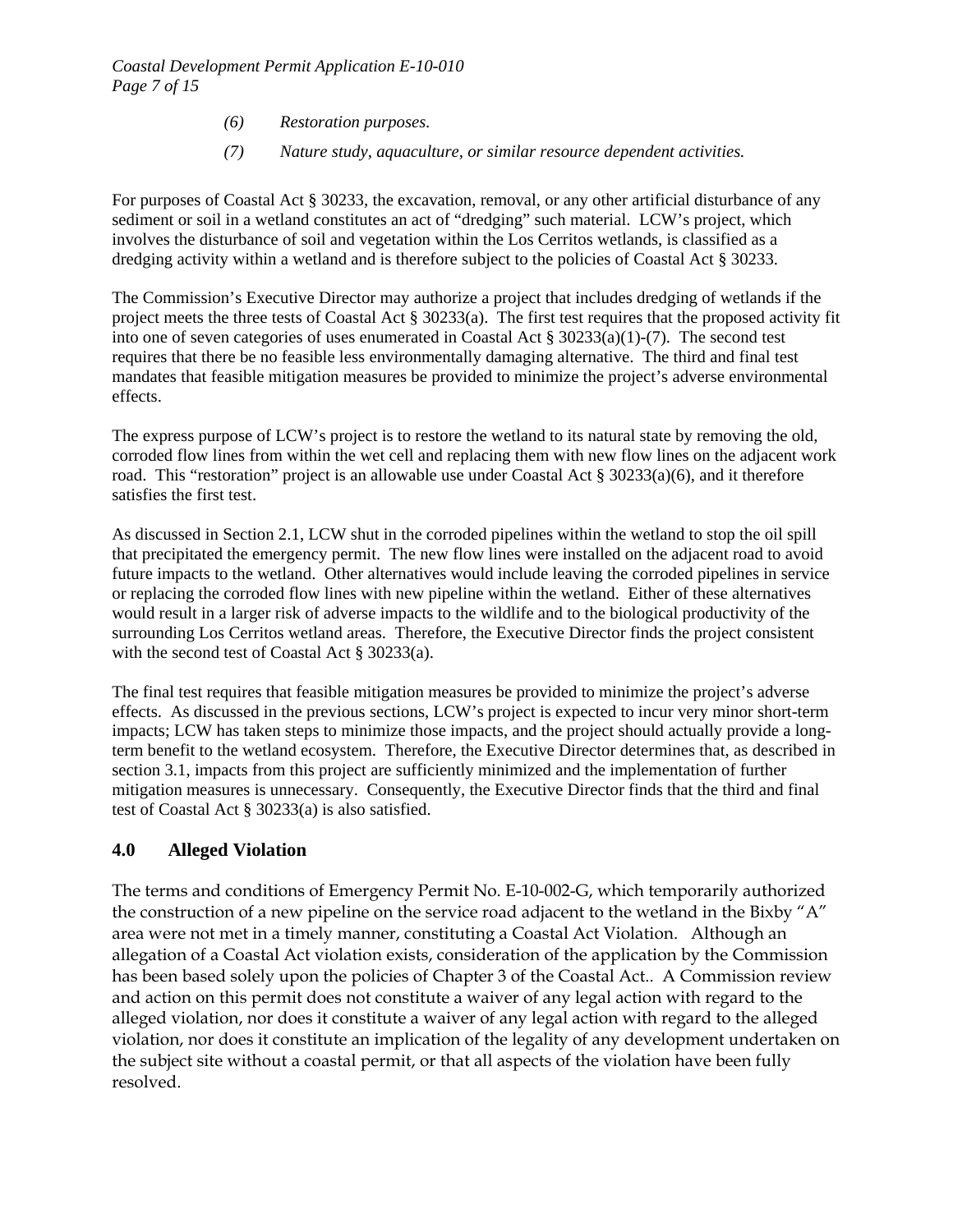

map of long beach ca



http://maps.google.com/maps?rlz=1T4ADRA\_cnUS381US381&q=map+of+long-beach+c... 8/18/2010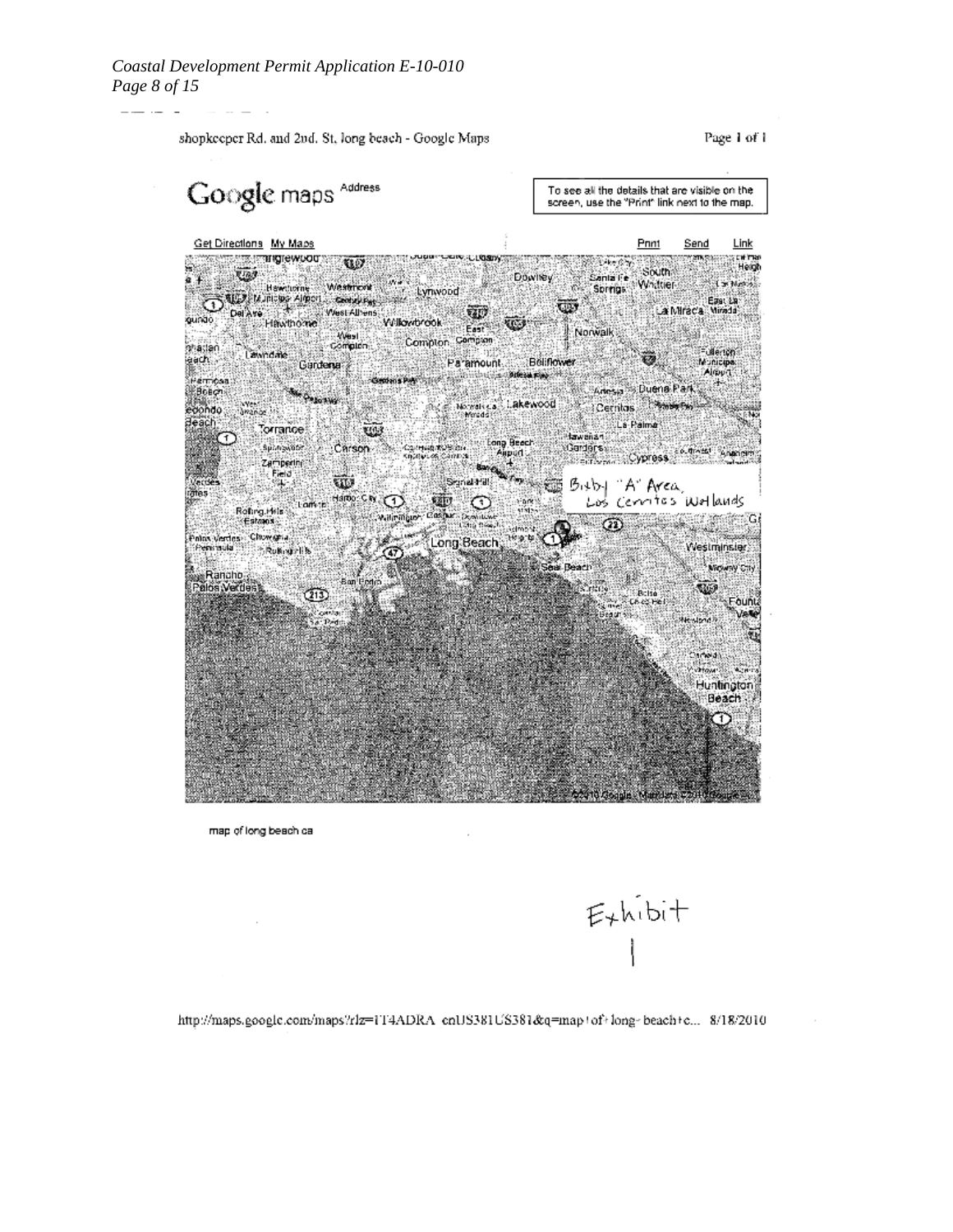

ķ, ¥,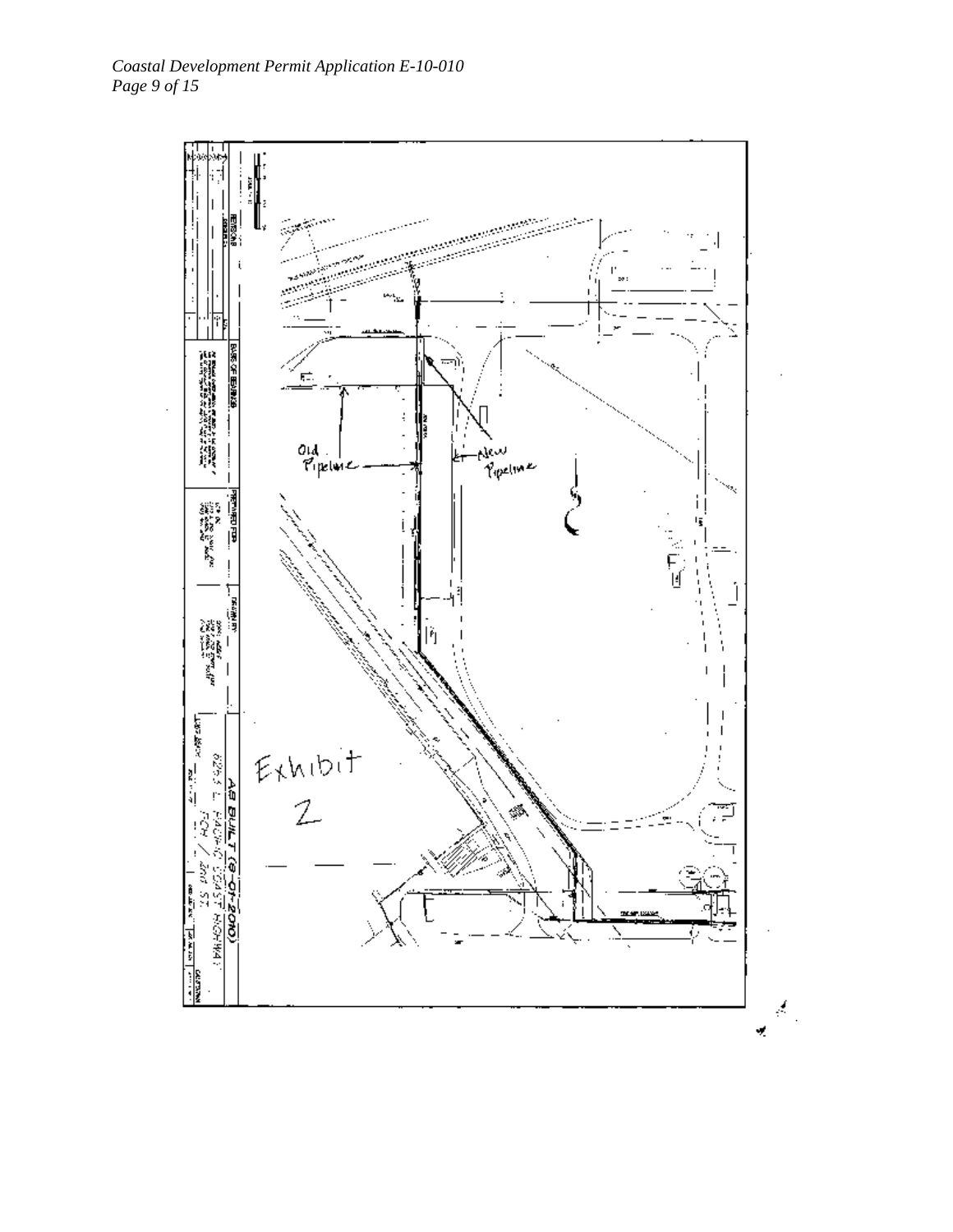**EXHIBIT 3** 

#### STATE OF CALIFORNIA – NATURAL RESOURCES AGENCY ARNOLD SCHWARZENEGGER, GOVERNOR

# CALIFORNIA COASTAL COMMISSION NORTH CENTRAL COAST DISTRICT

45 FREMONT, SUITE 2000 SAN FRANCISCO, CA 94105-2219 VOICE AND TDD (415) 904-5260 FAX (415) 904- 5400



# **EMERGENCY PERMIT**

Jeffer, Mangels, Butler & Marmaro LLP **Emergency Permit No**. E-10-002-G 1900 Avenue of the Stars, 7th Floor Los Angeles, California 90067

Ken Ehrlich **Date:** February 25, 2010

LCW Partners, LLC 6433 E.  $2<sup>nd</sup>$  Street, Long Beach CA 90803

#### **LOCATION OF EMERGENCY**

The project work site is located at the corner of  $2<sup>nd</sup>$  Street and Shopkeeper Road, in the Bixby "A" oil lease in the Los Cerritos wetlands.

#### **EMERGENCY WORK**

Re-locate and replace three corroded oil well-flow-pipelines from the wetland areas onto the adjacent work-road. One of these oil well-flow lines had a pin-hole rupture that leaked between 11-17 gallons of crude oil into a wet cell of the Los Cerritos Wetlands on February 15, 2010. Another flow-lines connected to this pipeline system had a pin-hole rupture that leaked and created an oil spill sheen into the same wet cell area on February 4, 2010. The oil well that is connected to the ruptured well-flow-line has been shut-down, therefore there is no imminent threat of another oil spill. However, the existing pipelines are directly in and above a wetland water area, and should be moved to a less environmentally sensitive location as soon as possible in order to avoid future potential releases into the wetland habitat area.

The Permittee proposes to build three new pipeline sections (on pipe-racks) that will be re-located approximately 40 feet to the east to the adjacent work-road. Once the new pipelines are approved and put into service, the existing shut-in –pipelines will be flushed and capped, and then left in place temporarily until the 2010 dry season (spring and summer), at which time the Permittee proposes to remove them completely. The removal of the three existing pipelines is not authorized by this emergency permit.

The Permittee proposes to replace approximately 500 feet of pipeline. The new pipeline will be constructed of 2.5" schedule 80 seamless steel pipe sleeved and sealed inside of a 4" steel pipe. The pipes will have internal corrosion inhibitor and external casing to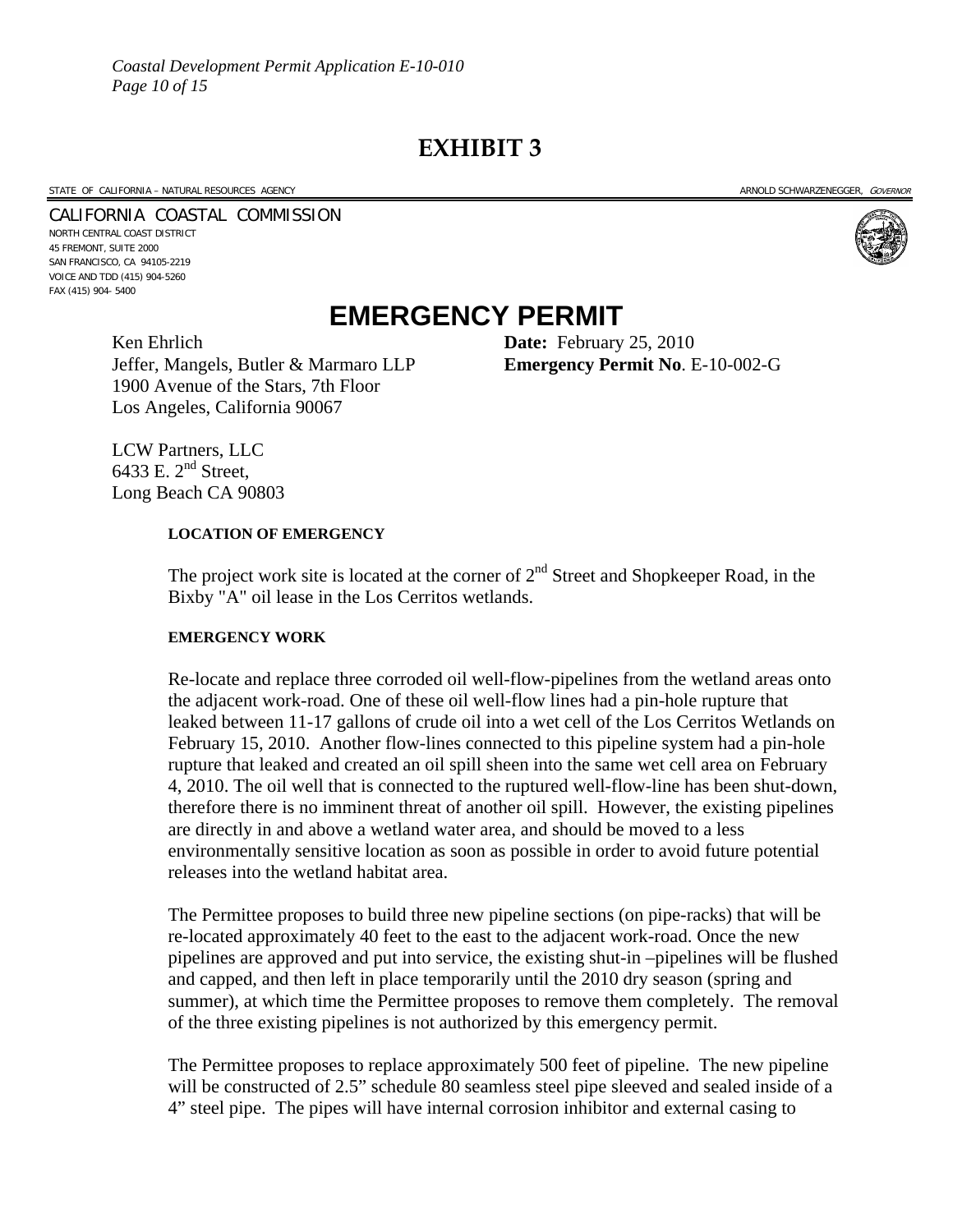*Coastal Development Permit Application E-10-010 Page 11 of 15*

> prevent corrosion. All well heads connected to the pipelines will have high/low pressure shut downs. When the new pipelines are complete they will be hydro-tested according to API standards. The pipelines will be built to the following standards: ASTM A53B-2002 /A106B-2002a / ASME SA53B/SA106B-2004, API B/X42, PSL-2004, NACE MR-0175-1999.

This letter constitutes approval of the emergency work that you or your representative have requested to be done at the location listed above. I understand from your information that an unexpected occurrence was discovered by LCW personnel in the form of two oil spills on Bixby Lease "A;" one on February 4, 2010, and one on February 15, 2010. The spills occurred as the result of pin-hole leaks in the flow lines due to corrosion. (See the attached US EPA Pollution Reports.) Replacement of these corroded and ruptured pipelines requires immediate action to prevent or mitigate loss or damage to life, health, property or essential public services pursuant to 14 Cal. Admin. Code Section 13009. The Executive Director of the California Coastal Commission hereby finds that:

(a) An emergency exists that requires action more quickly than permitted by the procedures for administrative or ordinary coastal development permits (CDPs), and that the development can and will be completed within 30 days unless otherwise specified by the terms of this Emergency Permit; and

(b) Public comment on the proposed emergency development has been reviewed if time allows.

The emergency work is hereby approved, subject to the conditions listed on the attached pages.

Sincerely,

## ALISON DETTMER Deputy Director

cc: Steve Sawyer, California Office of Spill Prevention and Response Chris Wiese, California Office of Spill Prevention and Response Cory Kong, California Office of Spill Prevention and Response Rob Wise, U.S. Environmental Protection Agency Martin Wells, California Division of Oil and Gas and Geothermal Resources

Enclosure: Acceptance Form

## **CONDITIONS OF APPROVAL:**

1. The enclosed Emergency Permit Acceptance form must be signed by the property owner and returned to our office **within 15 days**.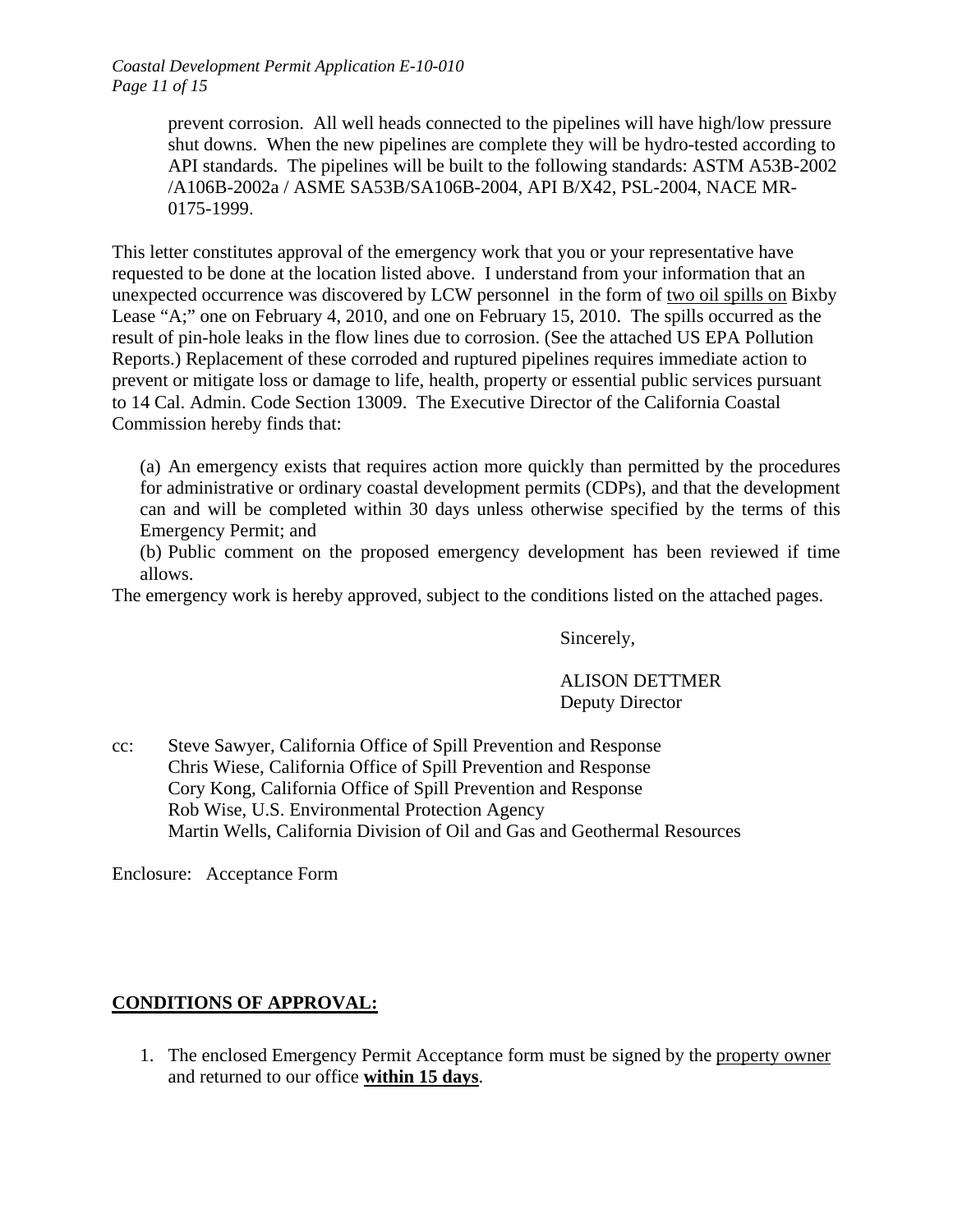*Coastal Development Permit Application E-10-010 Page 12 of 15*

- 2. Only that work specifically described in this permit and for the specific property listed above is authorized, except for the removal of the existing pipelines which is not authorized by this emergency permit. Work shall be limited to what is proposed and described in the emergency permit application.
- 3. All work shall occur at a time and in a manner that will avoid or minimize (solely if it cannot be avoided) any potential damages to sensitive natural resources. Special attention shall be made to avoid and minimize (solely if it cannot be avoided) potential impacts to the following sensitive species that are known to inhabit or may inhabit the wetland and wetland transition areas surrounding the proposed project site: pickleweed, *Salicornia virginica*, saltgrass, *Distichlis spicata*, alkali heath, *Frankenia salina*, southern tarplant, *[Centromadia parryi australis](http://www.google.com/search?hl=en&ei=auiGS5a1E4KEtAOCw-3gBw&sa=X&oi=spellfullpage&resnum=0&ct=result&cd=2&ved=0CAYQvwUoAQ&&q=Centromadia+parryi+australis&spell=1)*, salt marsh wandering skipper, *Panoquina errans*, and Belding's savannah sparrow, *Passerculus sandwichensis beldingi* .
- 4. The work authorized by this permit must be completed **within 60 days** of the date of this permit, which shall become null and void after that time passes unless extended by the Executive Director for good cause.
- 5. The Permittee recognizes that the emergency work is considered temporary and subject to removal unless and until a regular coastal development permit permanently authorizing the work is approved. A regular permit would be subject to all of the provisions of the California Coastal Act and may be conditioned accordingly. These conditions may include provisions for procedures for the operation and shut down of pipelines to prevent oil spills and for the protection of sensitive species and habitat.
- 6. In exercising this permit, the Permittee agrees to hold the California Coastal Commission harmless from any liabilities for damage to public or private properties or personal injury that may result from the project.
- 7. A copy of the signed Emergency Permit shall be maintained in a conspicuous location at the staging area site at all times, and such copy shall be available for public review on request. All persons involved with the construction shall be briefed on the content and meaning of the Emergency Permit, including all of its terms and conditions, prior to commencement of construction.
- 8. This permit does not obviate the need to obtain necessary authorizations and/or permits from other agencies, including but not limited to, Division of Oil and Gas and Geothermal Resources (DOGGR), City of Long Beach Fire Department, California Department of Fish & Game, U.S. Fish & Wildlife, and the U.S. Army Corps of Engineers. All work conducted under this emergency permit shall comply with the conditions and requirements of all necessary authorizations and/or permits.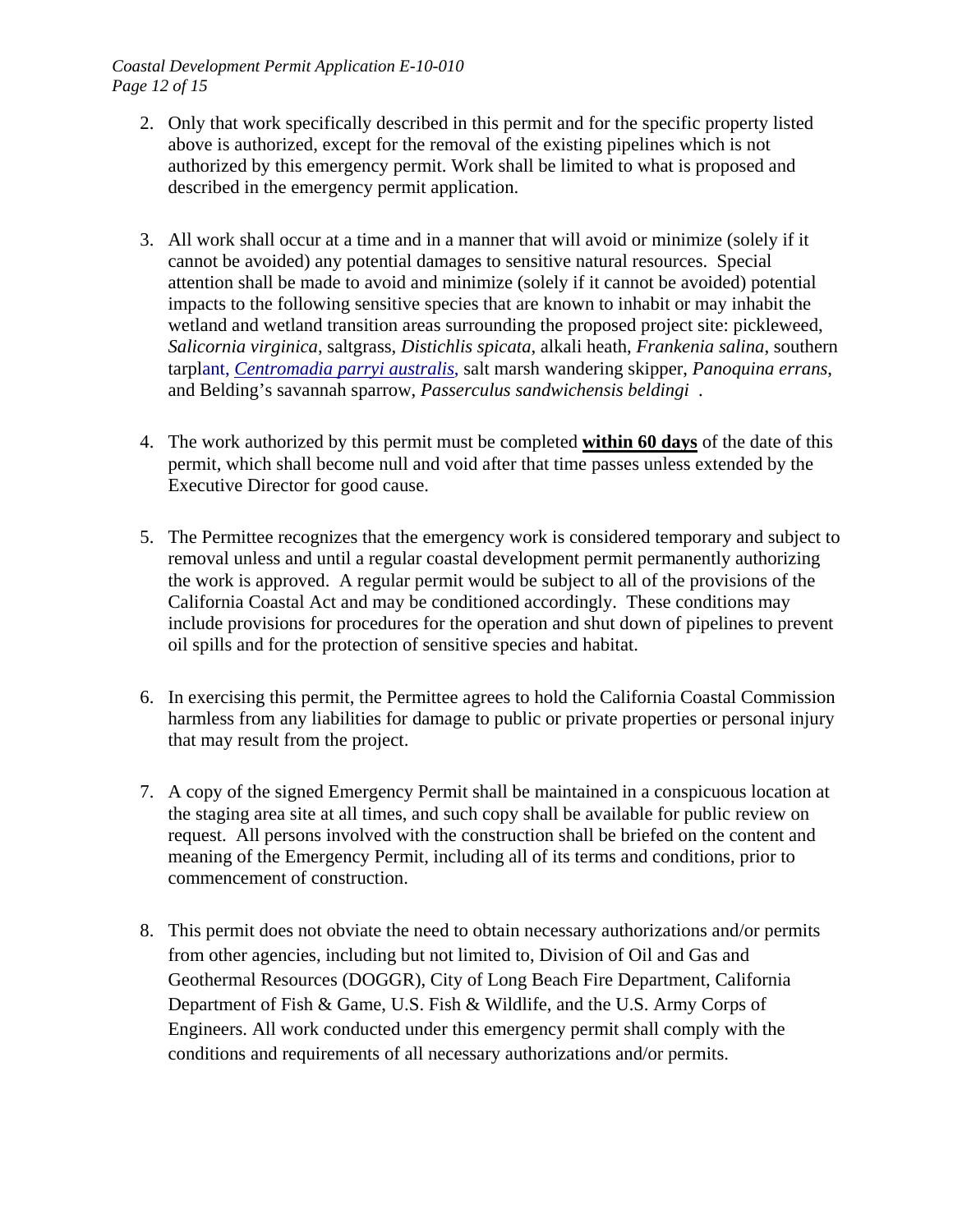- 9. All new pipelines constructed under this emergency permit shall meet the federal and state pipeline standards (as specified in DOGGR's regulations: 14 CCR Division 2 Section 1774) and shall include, but not be limited to, the following standards: ASTM A53B-2002 / A106B-2002a / ASME SA53B/SA106B-2004, API B/X42, PSL-2004, NACE MR-0175-1999. All new pipelines shall have cathodic protection to prevent corrosion in accordance with the applicable federal and state pipeline cathodic protection standards. All new pipelines shall be tested in accordance with the DOGGR pipeline testing standards in the presence of DOGGR staff before they are put into service.
- 10. The existing old flow lines that are located in the wet cell areas of the wetland shall remain shut down, and will be flushed and capped after DOGGR approves the new replacement pipelines for service. During the flushing and capping of the existing old flow lines, LCW's oil spill response contractor, ACTI, shall be onsite with oil spill response equipment ready for immediate deployment in the event of an accidental spill from the flushing operations.
- 11. The flushed and capped old well-flow lines will remain in place temporarily until the dry season of 2010 (spring and summer), at which time they shall be removed by LCW. The removal of these pipelines is not authorized by this emergency permit. LCW must obtain approval for the removal of these pipelines as part of the follow-up regular coastal development permit before it may commence removal of these pipelines.

## Construction Responsibilities:

- 12. Construction activities and equipment shall avoid wetlands and wetland transition areas and minimize disturbance adjacent to these areas to the maximum extent feasible by project design and implementation including, but not limited to, confining construction to the roadbed. No construction equipment, materials, or debris shall be placed in wetlands or wetland transition areas.
- 13. All construction activities that result in discharge of materials, polluted runoff, or wastes to wetlands and wetland transition areas shall be prohibited. The Permittee shall collect, contain, and properly dispose of all construction leaks, drips, by-products, and any similar contaminants through the use of containment structures or equivalent as necessary (including through the use of collection devices and absorbent materials placed below any above-ground work where such contaminants are possible and/or expected). A straw waddle shall be placed around all active portions of the construction site where any debris could enter wetland standing water. Equipment washing, refueling, and/or servicing shall not take place near the wetland, on the roadway or the project site. Contractors shall insure that work crews are carefully briefed on the importance of observing the appropriate precautions and reporting any accidental spills.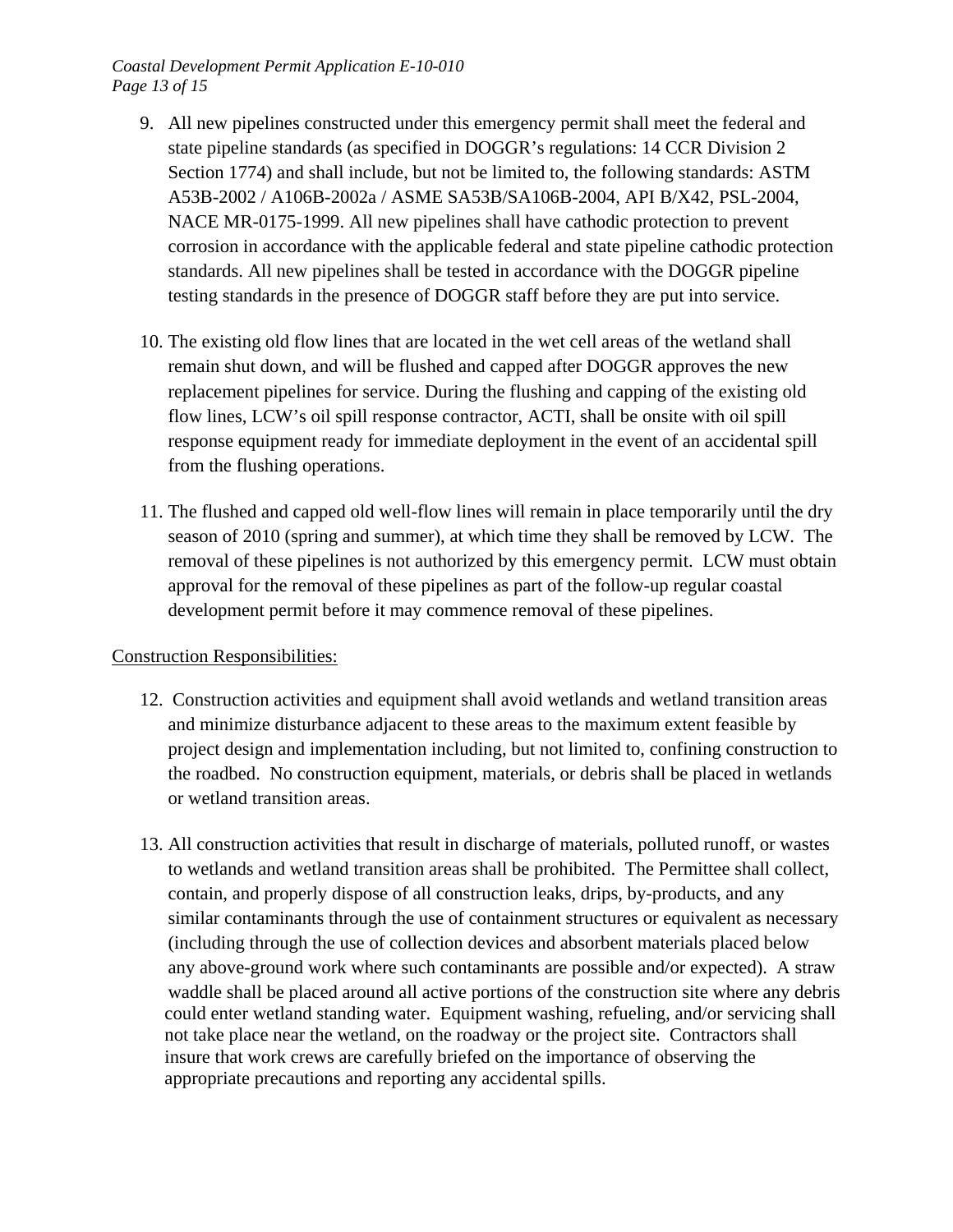14. The construction site and staging area(s) shall be maintained with good construction housekeeping measures (e.g., clean up all leaks, drips, and other spills immediately; keep materials covered and out of the rain); the Permittee shall dispose of all wastes properly, place trash receptacles on site for that purpose, and cover open trash receptacles during wet weather; and remove all construction debris from the roadbed. The Permittee shall dispose of all hazardous materials properly in accordance with State and Federal regulations.

## Post-Construction Responsibilities:

- 15. **Within seven days** of completion of the construction work authorized by this Emergency Permit, the Permittee shall submit photographic evidence of compliance with the Emergency Permit.
- 16. **Within 30 days** of completion of the construction work authorized by this Emergency Permit, the Permittee shall submit as-built plans of the new pipeline construction that clearly identifies the work completed under the emergency authorization and a narrative description of all emergency construction activities undertaken pursuant to this Emergency Permit. The Permittee shall also provide records of the actual cost of completing the authorized work.
- 17. **Within 60 days** of the date of this Emergency Permit, the Permittee shall apply for a regular coastal development permit to have the emergency work be considered permanent. The application for this regular permit shall provide for the removal of the three old corroded pipelines that were replaced. If no such application is received, the emergency work shall be removed in its entirety within 150 days of the date of this permit unless waived by the Director.
- 18. If any wetlands, wetland transition areas, or buffer zones adjacent to the roadway (except for the access roadway) are impacted by the work authorized by the Emergency Permit, a restoration plan may be required in the follow-up regular permit process.
- 19. **Failure to submit a follow-up coastal development permit application in a timely manner will constitute a Coastal Act violation and may result in formal enforcement action by the Commission. This formal action could include a recordation of a notice of violation on your property, a civil lawsuit, the issuance of a cease and desist and/or restoration order, and/or imposition of monetary penalties, including daily penalties of up to \$15,000 per day under section 30820(b) and other applicable penalties pursuant to chapter 9 of the Coastal Act.**